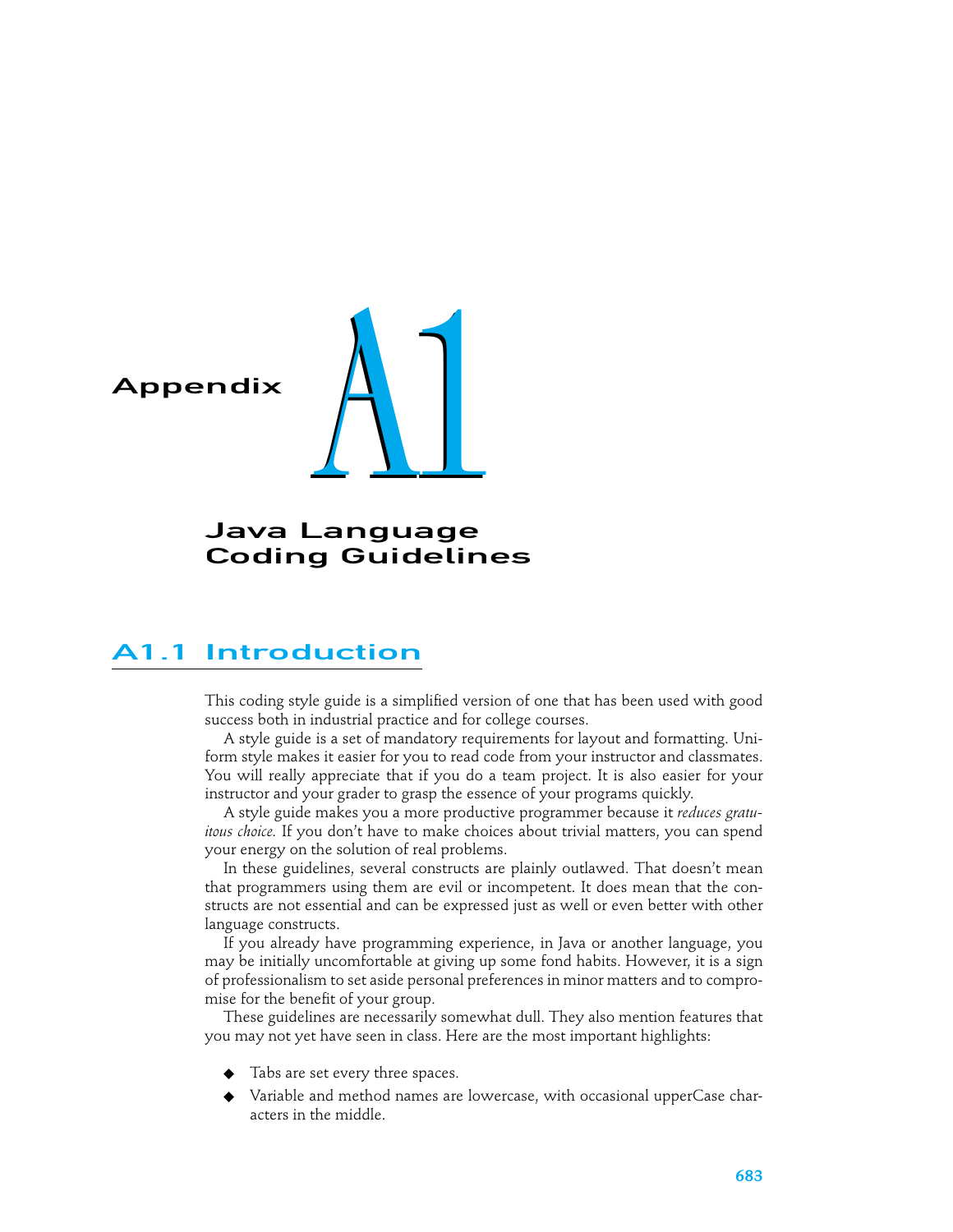- ◆ Class names start with an Uppercase letter
- ◆ Constant names are UPPERCASE, with an occasional UNDER SCORE.
- ◆ There are spaces after keywords and surrounding binary operators.
- ◆ Braces must line up horizontally or vertically.
- ◆ No magic numbers may be used.
- Every method, except for main and overridden library methods, must have a comment.
- At most 30 lines of code may be used per method.
- No continue or break is allowed.
- All non-final variables must be private.

*Note to the instructor:* Of course, many programmers and organizations have strong feelings about coding style. If this style guide is incompatible with your own preferences or with local custom, please feel free to modify it. For that purpose, this coding style guide is available in electronic form from the author.

# A1.2 Source Files

Each Java program is a collection of one or more source files. The executable program is obtained by compiling these files. Organize the material in each file as follows:

- ◆ package statement, if appropriate
- import statements
- A comment explaining the purpose of this file
- $\triangle$  A public class
- ◆ Other classes, if appropriate

The comment explaining the purpose of this file should be in the format recognized by the javadoc utility. Start with a /\*\*, and use the @author and @version tags:

```
/**
   COPYRIGHT (C) 1997 Harry Hacker. All Rights Reserved.
   Classes to manipulate widgets.
   Solves CS101 homework assignment #3@author Harry Hacker
   @version 1.01 1997/2/15
*/
```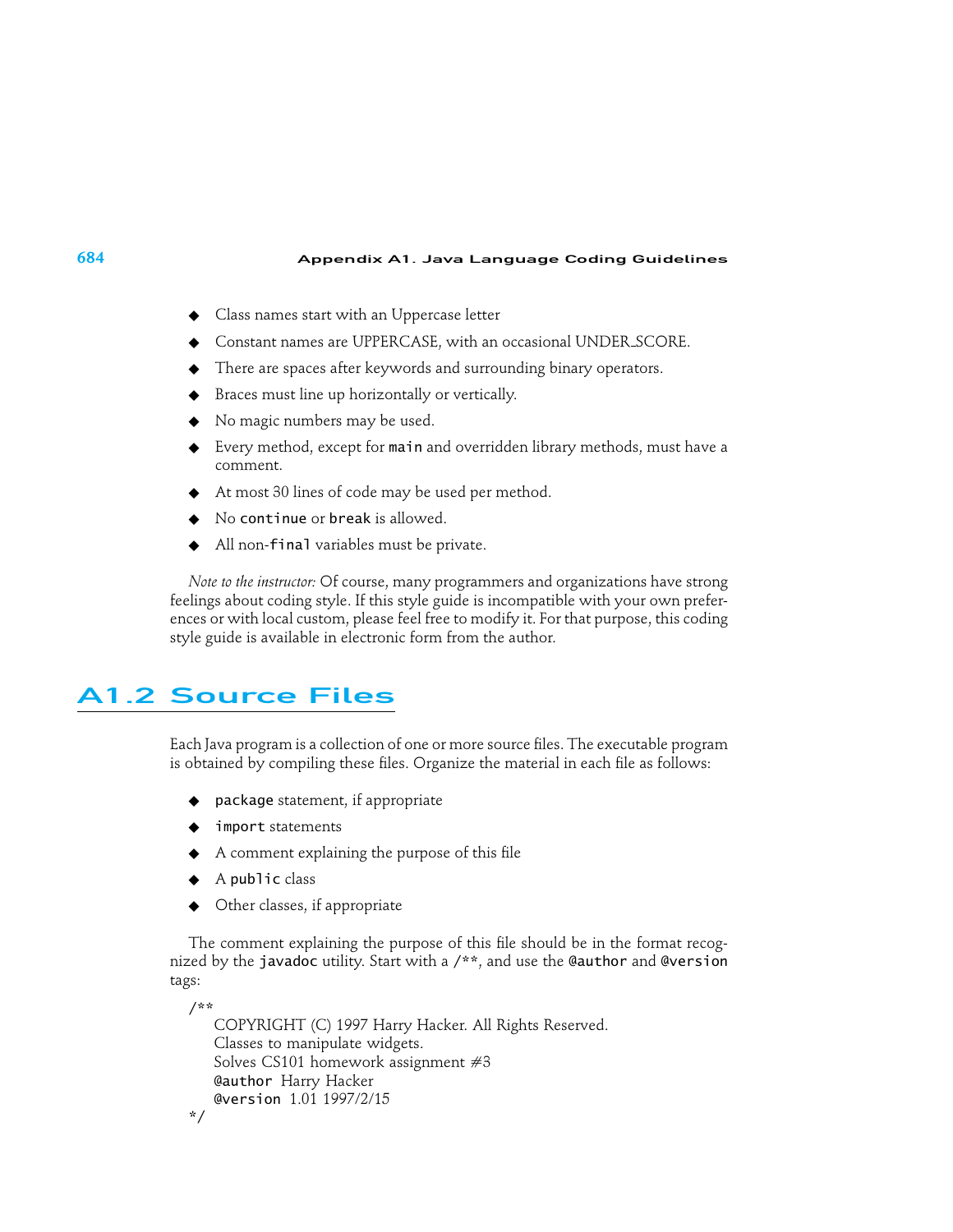## A1.3 Classes

Each class should be preceded by a class comment explaining the purpose of the class.

List features in the following order:

- ◆ public instance methods
- ◆ public static methods
- ◆ public static final constants
- ◆ private instance methods
- ◆ private static methods
- ◆ private instance variables
- ◆ private static final constants
- private static variables (but see the last paragraph in this section)
- Inner classes

Leave a blank line after every method.

All non-final variables must be private. (However, instance variables of a private inner class may be public.) Methods and final variables can be either public or private, as appropriate.

All features must be tagged public or private. Do not use the default visibility (that is, package visibility) or the protected attribute.

Avoid static variables (except final ones) whenever possible. In the rare instance that you need static variables, you are permitted one static variable per file.

# A1.4 Methods

Every method (except for main) starts with a comment in javadoc format.

/\*\*

Convert calendar date into Julian day. Note: This algorithm is from Press et al., Numerical Recipes in C, 2nd ed., Cambridge University Press, 1992 @param day day of the date to be converted @param month month of the date to be converted @param year year of the date to be converted @return the Julian day number that begins at noon of the given calendar date. \*/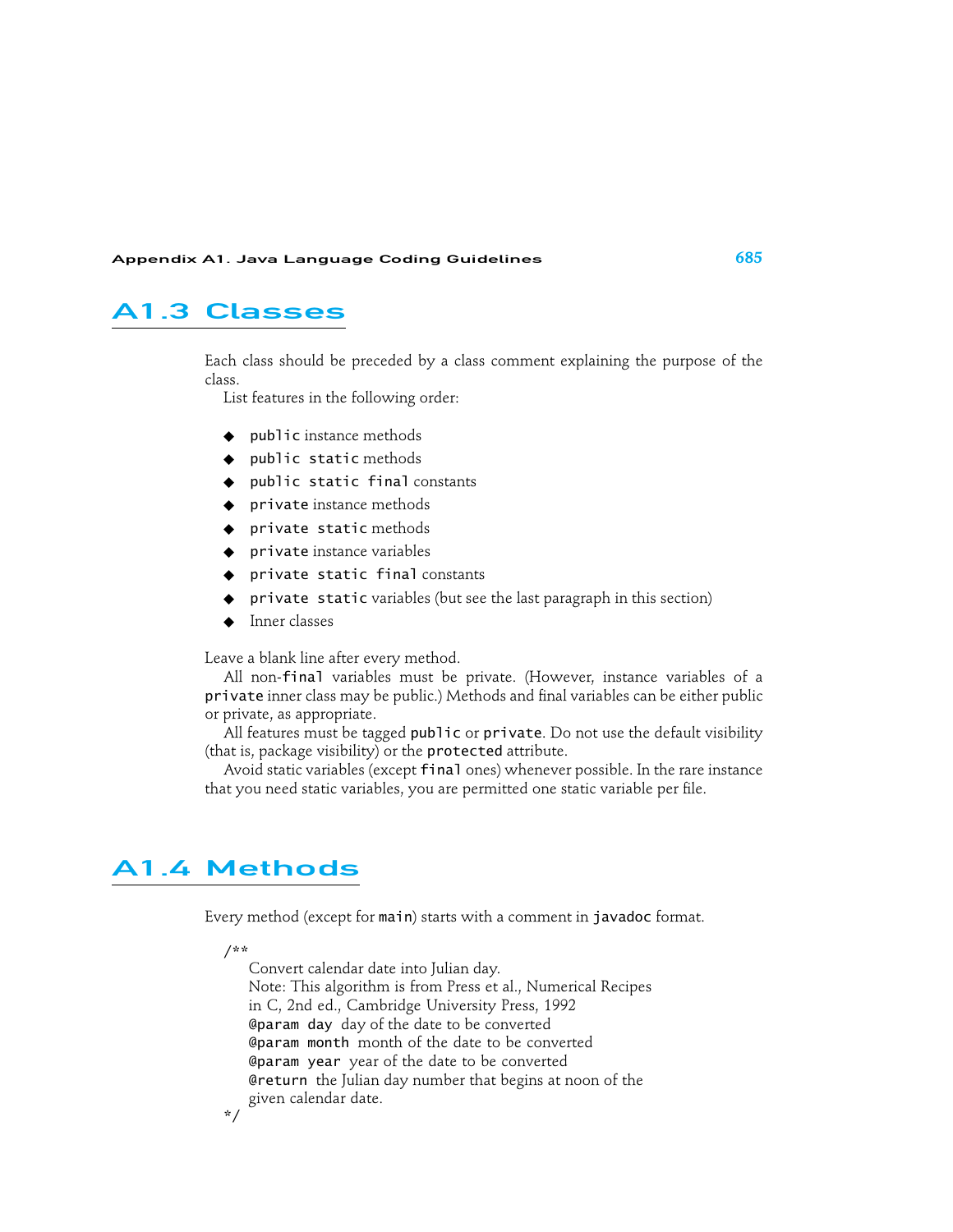```
public static int dat2jul(int day, int month, int year)
\{ \ldots \}}
Parameter names must be explicit, especially if they are integers or Boolean:
public Employee remove(int d, double s)
   // Huh?
public Employee remove(int department, double severancePay)
   // OK
```
Of course, for very generic methods, short parameter names may be very appropriate:

```
public static void sort(int[] a)
   // OK
```
Methods must have at most 30 lines of code. The method header, comments, blank lines, and lines containing only braces are not included in this count. Methods that consist of one long if/else or switch may be longer, provided each branch is 10 lines or fewer. This rule forces you to break up complex computations into separate methods.

# A1.5 Variables and Constants

Do not define all variables at the beginning of a block:

```
public static double squareRoot(double a)
{ double xold; // Don't
   double xnew;
   boolean more;
   ...
}
Define each variable just before it is used for the first time:
public static double squareRoot(double a)
```

```
{ ...
  while (more)
  { double xnew = (xold + a / xold) / 2;
     ...
  }
   ...
}
```
Do not define two variables on the same line:

int dimes = 0, nickels = 0; //  $Don't$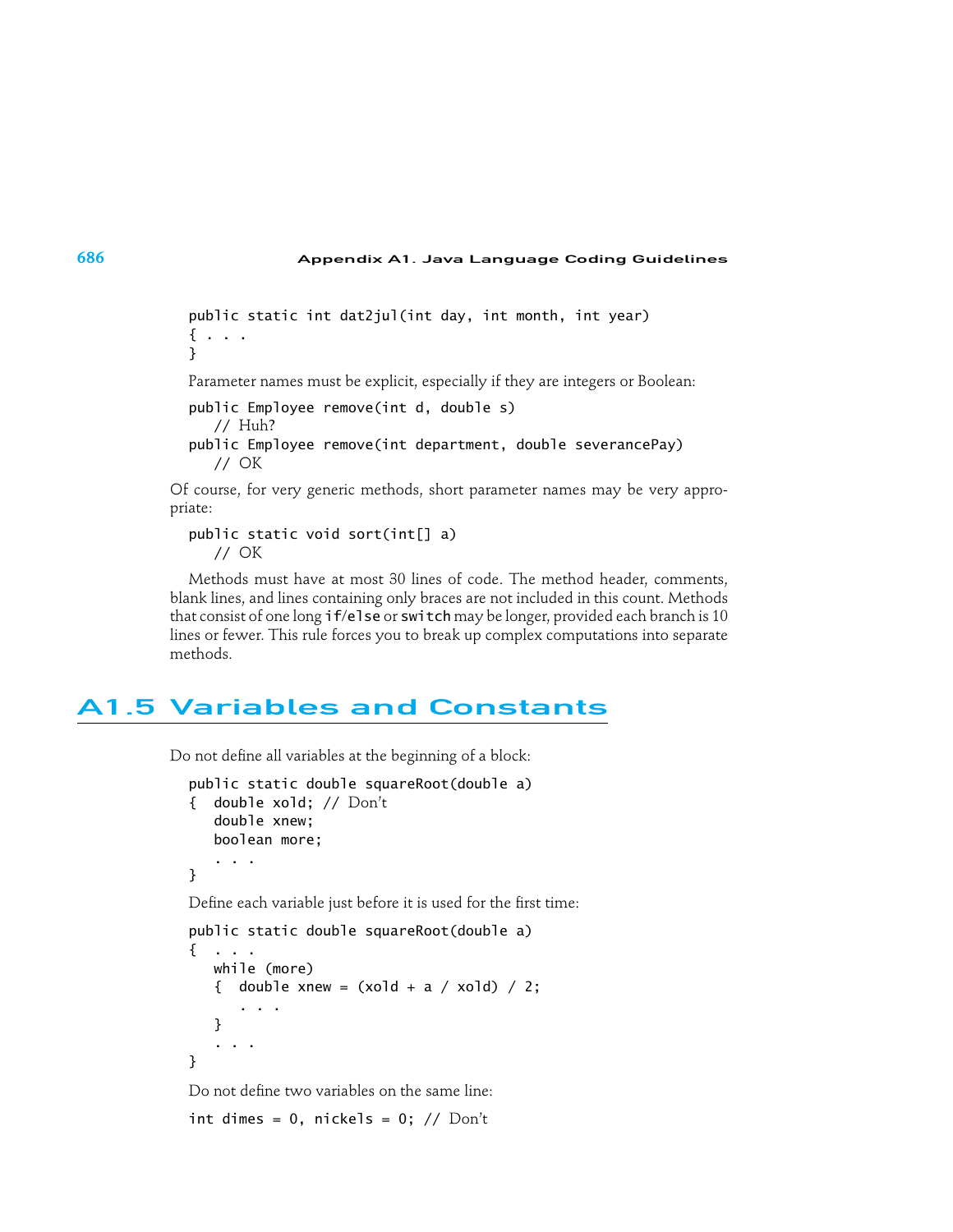In Java, constants must be defined with the keyword final. If the constant is used by multiple methods, declare it as static final. It is a good idea to define static final variables as private if no other class has an interest in them.

Do not use *magic numbers!* A magic number is a numeric constant embedded in code, without a constant definition. Any number except  $-1$ , 0, 1, and 2 is considered magic:

if (p.getX() < 300) // Don't Use final variables instead:

final double  $WINDOW_WIDTH = 300$ ; ...

if (p.getX() < WINDOW\_WIDTH) // OK

Even the most reasonable cosmic constant is going to change one day. You think there are 365 days per year? Your customers on Mars are going to be pretty unhappy about your silly prejudice. Make a constant

public static final int DAYS\_PER\_YEAR = 365;

so that you can easily produce a Martian version without trying to find all the 365s, 364s, 366s, 367s, and so on, in your code.

# A1.6 Control Flow

### A1.6.1 The if Statement

Avoid the "if ... if ... else" trap. The code

```
if ( ... )
   if ( ... ) ...;
else ...;
```
will not do what the indentation level suggests, and it can take hours to find such a bug. Always use an extra pair of {...} when dealing with "if... if... else":

```
if ( ... )
{ if ( ... ) ...;
} // {\dots} are necessary
else ...;
if ( ... )
{ if ( ... ) ...;
   else ...;
}// {...} not necessary, but they keep you out of trouble
```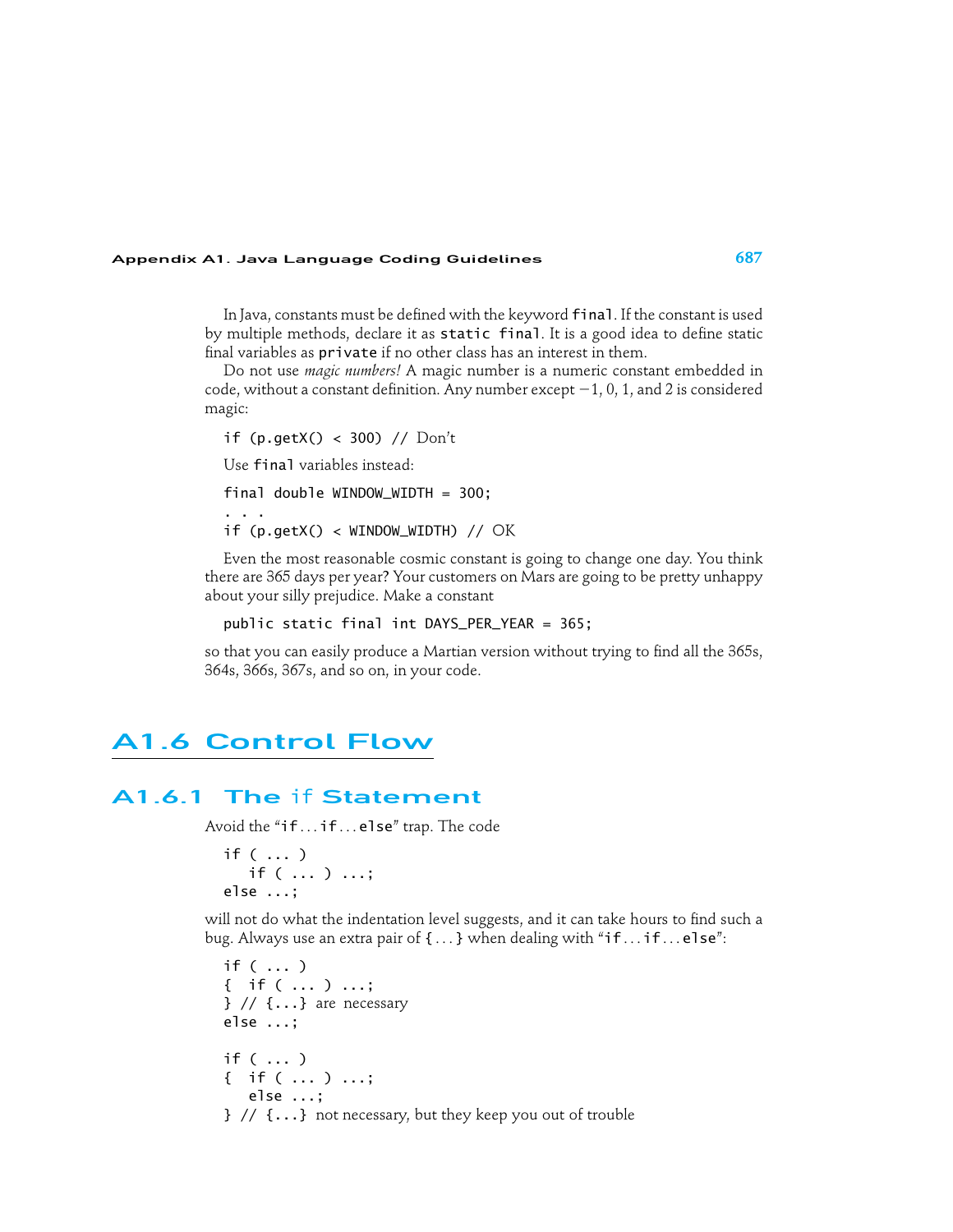## A1.6.2 The for Statement

Use for loops only when a variable runs from somewhere to somewhere with some constant increment/decrement:

```
for (int i = 0; i < a. length; i++)System.out.println(a[i]);
```
Do not use the for loop for weird constructs such as

```
for (a = a / 2; count < IIERATIONS; System.out.println(xnew))// Don't
```
Make such a loop into a while loop. That way, the sequence of instructions is much clearer.

```
a = a / 2;while (count < ITERATIONS) // OK
{ ...
   System.out.println(xnew);
}
```
## A1.6.3 Nonlinear Control Flow

We recommend that you not use the switch statement, because it is easy to fall through accidentally to an unwanted case. Use if/else instead.

We recommend that you not use the break or continue statements. Use another boolean variable to control the execution flow.

## A1.6.4 Exceptions

Do not tag a method with an overly general exception specification:

Widget readWidget(Reader in) throws Exception // Bad

Instead, specifically declare any checked exceptions that your method may throw:

```
Widget readWidget(Reader in)
   throws IOException, MalformedWidgetException // Good
```
Do not "squelch" exceptions:

```
try
{ double price = in.readDouble();
}
catch (Exception e)
{}// Bad
```
Beginners often make this mistake "to keep the compiler happy". If the current method is not appropriate for handling the exception, simply use a throws specification and let one of its callers handle it.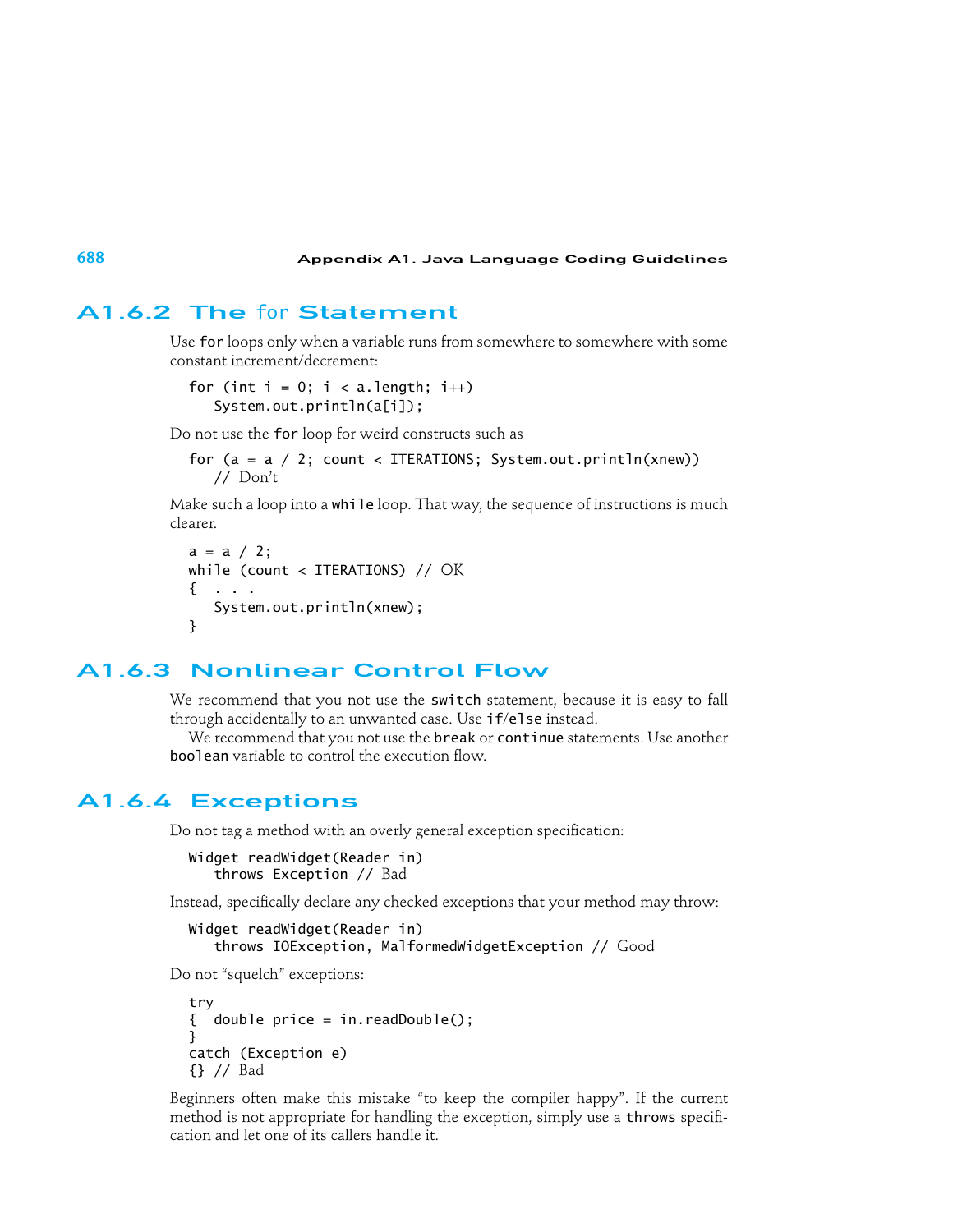## A1.7 Lexical Issues

### A1.7.1 Naming Convention

The following rules specify when to use upper- and lowercase letters in identifier names.

- ◆ All variable and method names and all data fields of classes are in lowercase (maybe with an occasional upperCase in the middle); for example, firstPlayer.
- ◆ All constants are in uppercase (maybe with an occasional UNDER SCORE); for example, CLOCK\_RADIUS.
- ◆ All class and interface names start with uppercase and are followed by lowercase letters (maybe with an occasional UpperCase letter); for example, BankTeller.

Names must be reasonably long and descriptive. Use firstPlayer instead of fp. No drppng f vwls. Local variables that are fairly routine can be short (ch, i) as long as they are really just boring holders for an input character, a loop counter, and so on. Also, do not use ctr, c, cntr, cnt, c2 for variables in your method. Surely these variables all have specific purposes and can be named to remind the reader of them (for example, current, next, previous, result, . . . ).

### A1.7.2 Indentation and White Space

Use tab stops every three columns. That means you will need to change the tab stop setting in your editor!

Use blank lines freely to separate parts of a method that are logically distinct. Use a blank space around every binary operator:

 $x1 = (-b - Math.sqrt(b * b - 4 * a * c)) / (2 * a); // Good$ x1=(-b-Math.sqrt(b\*b-4\*a\*c))/(2\*a);//Bad

Leave a blank space after (and not before) each comma, semicolon, and keyword, but not after a method name:

if  $(x == 0)$   $y = 0$ ; f(a, b[i]);

Every line must fit on 80 columns. If you must break a statement, add an indentation level for the continuation:

a[n] = .................................................. + .................;

Start the indented line with an operator (if possible).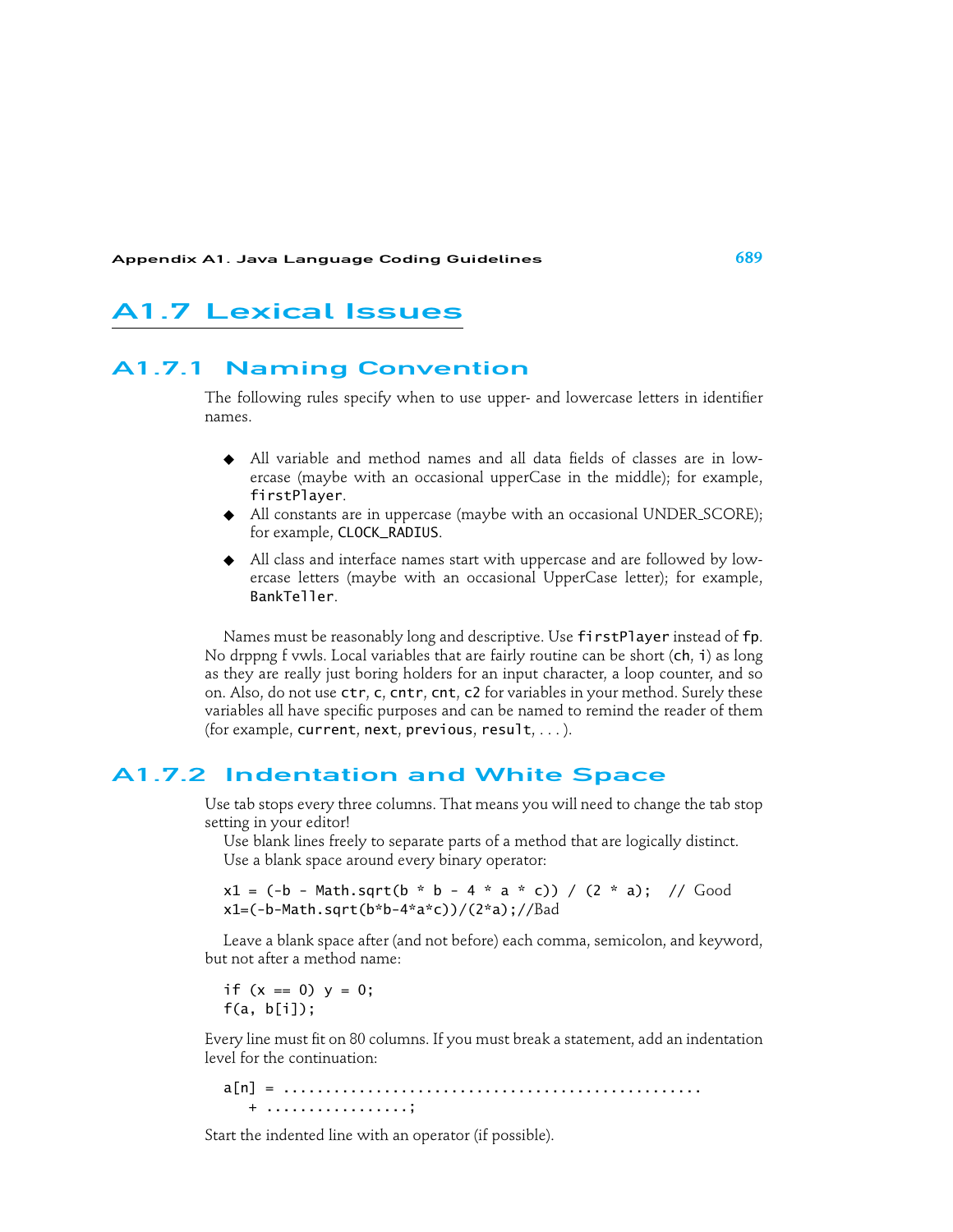If the condition in an if or while statement must be broken, be sure to brace the body in, *even if it consists of only one statement:*

```
if ( .........................................................
   && ..................
   || .......... )
\{ \ldots \}}
```
If it weren't for the braces, it would be hard to separate the continuation of the condition visually from the statement to be executed.

### A1.7.3 Braces

Opening and closing braces must line up, either horizontally or vertically:

```
while (i < n) { System.out.println(a[i]); i++; }
while (i < n){ System.out.println(a[i]); // OK
  i++;
}
```
Some programmers place the { in a line all by itself:

```
while (i < n){ // OK
 System.out.println(a[i]);
 i++;
}
```
That is fine, but it does take away a line of precious screen space. If you like the first approach (which is the one used in this book), be sure to type a tab after the opening brace.

Some programmers don't line up vertical braces but place the { behind the key word:

```
while (i < n) { // Don't
  System.out.println(a[i]);
  i++;
}
```
Doing so makes it hard to check that the braces match.

### A1.7.4 Unstable Layout

Some programmers take great pride in lining up certain columns in their code:

```
firstRecord = in.readInt();
lastRecord = in.readInt();cutoff = in.readDouble();
```